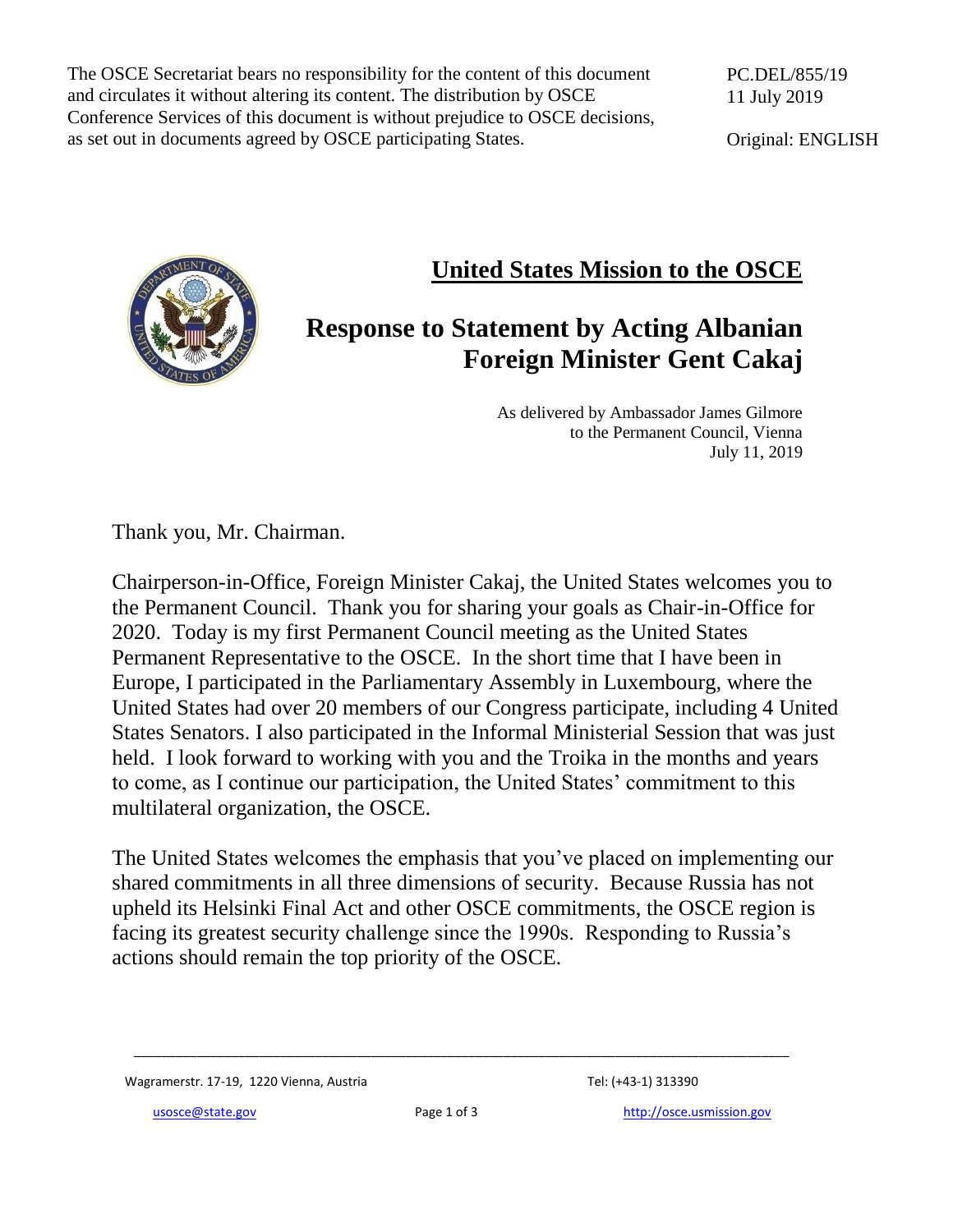The United States supports and appreciates the work of the Special Monitoring Mission in Ukraine and the nearly 70 American citizens who serve as monitors. The Mission is a critical part of the OSCE's response to that ongoing conflict. The Special Monitoring Mission remains our eyes and ears on the ground, and any restrictions placed on our monitors must end.

Russia's actions and lack of actions perpetuate the other protracted conflicts. It fails to abide by the 2008 ceasefire agreement with Georgia and the 1999 Istanbul Summit commitments regarding Georgia and Moldova. We look forward to working with Albania as Chair-in-Office to promote peaceful, negotiated settlements to conflicts in the region. We value the efforts of the 5+2 Transnistria settlement negotiations, the Minsk Group, and the Geneva International Discussions in promoting transparency and understanding of conflict situations on the ground.

During the recent Annual Security Review Conference, many participating States expressed the desire for increased cooperation to address hybrid warfare, cybersecurity threats, and the new challenges presented by emerging technologies. Although many of these security concerns are not susceptible to traditional arms control solutions, a modernized Vienna Document would help with the lack of transparency. We support the initiative to update the Vienna Document as a way to restore confidence to the region through enhancing military transparency to prevent the risk of military incidents.

The OSCE's geographical reach and comprehensive approach to security add unique value in the global effort to counter violent extremism. I applaud your comments in your statement that you will promote re-enforced efforts on countering violent extremism and radicalization that leads to terrorism, paying attention to the issue of returning foreign terrorist fighters, and we support your efforts in this regard. Everyone here is aware of America's commitment on the issue of anti-terrorism.

We welcome your intention to focus on combating corruption and advancing accountable governance. Corruption erodes the rule of law, undermines the public's faith in government, and prevents citizens from having an equal opportunity to participate in the society, economy, and government of their

\_\_\_\_\_\_\_\_\_\_\_\_\_\_\_\_\_\_\_\_\_\_\_\_\_\_\_\_\_\_\_\_\_\_\_\_\_\_\_\_\_\_\_\_\_\_\_\_\_\_\_\_\_\_\_\_\_\_\_\_\_\_\_\_\_\_\_\_\_\_\_\_\_\_\_\_\_\_\_\_\_\_\_\_\_\_\_\_\_\_\_\_\_\_